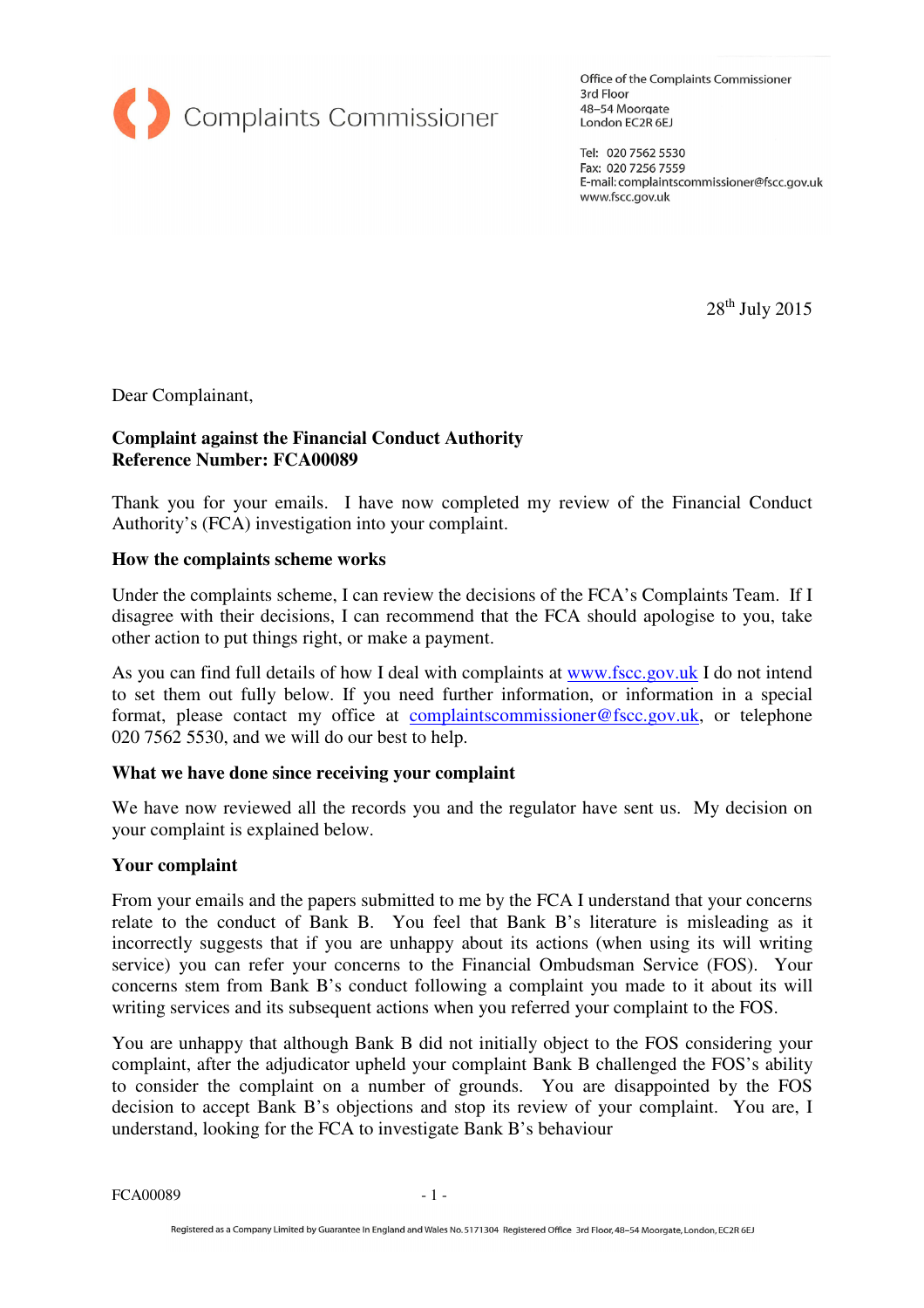# **My position**

I can appreciate why you are unhappy with Bank B's conduct, especially as it appears that it made mistakes when handling your late father's will which has resulted in your father's wishes not being carried out and with you, as a beneficiary, incurring a significant financial loss. I also understand that you are now taking legal action against Bank B as a result of its failures.

The Complaints Scheme was created to allow those who are unhappy with the regulators' (in your case, the FCA's) conduct to be able to challenge the regulator without incurring the significant expenses associated with the legal process and the courts. The scheme was not designed to allow consumers who are unhappy with the conduct of a regulated firm to challenge the conduct of that firm (that is the role of the FOS). Although I can understand why you would like action to be taken against Bank B, this is not something I am able to do under the Complaints Scheme. The FCA was therefore correct to decline to investigate your complaint, since it falls outside the Scheme.

However, although the FCA concluded that it could not consider your complaint, I understand that it has tried to assist you by providing further information and referring your concerns about Bank B's conduct to its Supervision Division. The FCA's Supervision Division is responsible for monitoring the conduct of regulated firms and ensuring that they comply with the FCA's rules. The FCA is a risk-based regulator and has discretion over which issues and concerns it decides to pursue. If it did decide to take any further action because of the information which you have supplied, it would not be able to provide you with any compensation or redress, and most of the actions it takes are confidential, so it is unlikely that you would receive any further information from the Supervision Division. For that reason, frustrating though it must be for you, I am afraid that your only options are to pursue legal action and/or to persuade the FOS to reconsider its position.

Although I have reluctantly concluded that this is not a matter in which the Complaints Scheme can become involved, I should make it clear that I consider that there is strong evidence from the material which you have supplied to me that you have been very badly treated by Bank B, and that it is possible that other customers of that bank are at risk of similar treatment. The fact that you were referred to the FOS, that at the end of their consideration of the case they recommended compensation, and that as a result of a lastminute intervention of the bank you have been told that the FOS cannot, after all, deal with your complaint is wholly unacceptable. I therefore urge the FCA to look at this matter, in conjunction with the FOS, to ensure that these kinds of circumstance do not recur.

I know that you would like me to provide answers to a number of other questions you have raised. As those questions relate to the requirements imposed on firms by the FCA, the FCA is best placed to answer these questions, and I expect that they will do so.

## **Conclusion**

Although I understand that you are unhappy with the FCA's decision not to investigate your complaint, I believe it was correct to do so and, as a result, I am unable to help you under the Complaints Scheme. I appreciate that you will be disappointed with my decision but hope that you will understand why I have reached it.

I do, however, urge the FCA to work with the FOS to consider what can be done to prevent a recurrence of the unacceptable circumstances in which you have found yourself.